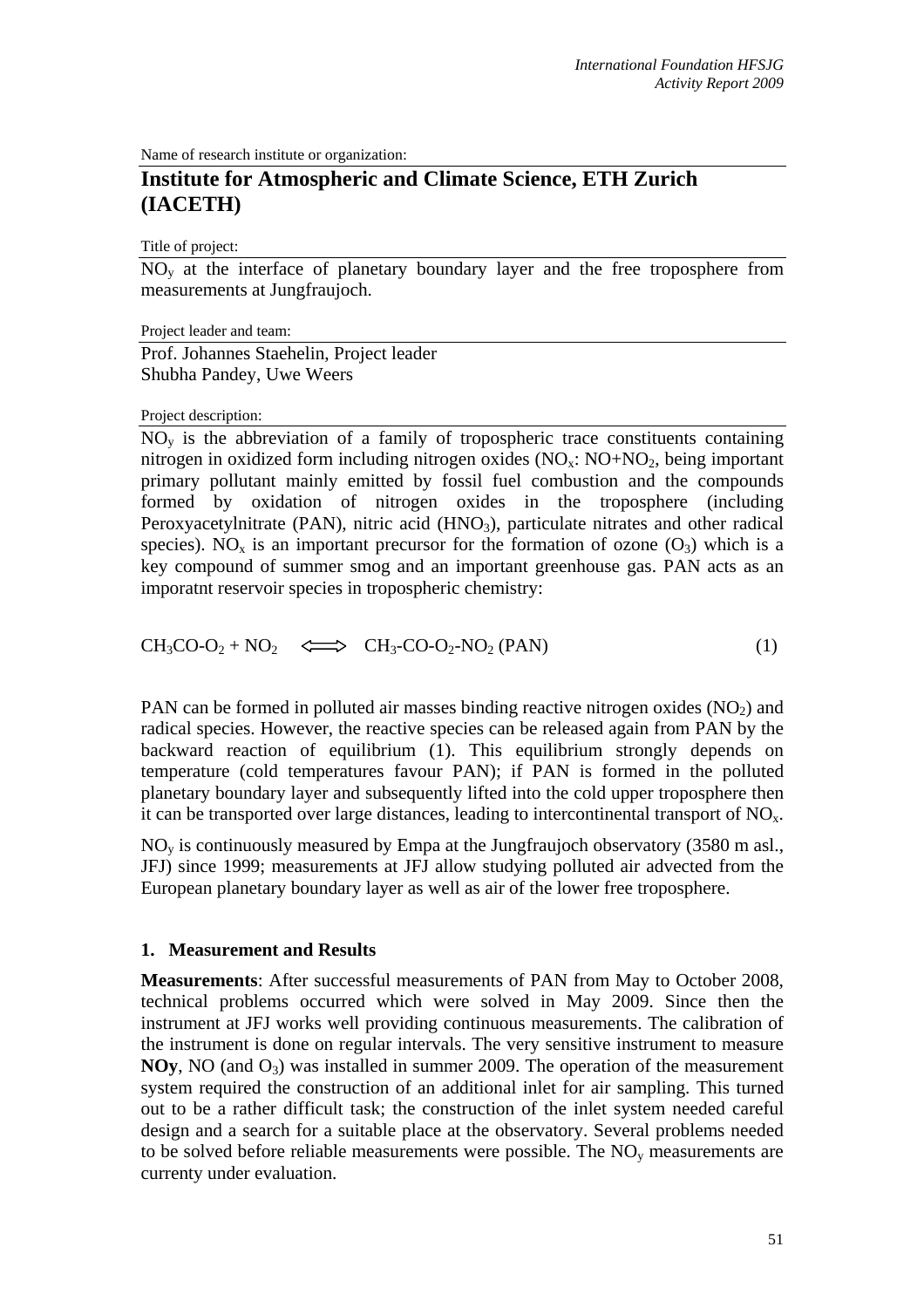**Results:** Fig. 1 shows PAN measurements performed within this project in comparison with the data from earlier years. The mixing ratios were particularly large in May 2008 compared to 2009 (see Fig. 2) which is hardly attributable to changes in primary pollutant emissions and therefore most probably caused by the differences in prevailing meteorological conditions. The very high concentrations in May 2008 suggest advection from the polluted planetary boundary layer.



Figure 1: Selected measurements of Peroxyacetylnitrate (PAN) at Jungfraujoch in comparison with earlier measurements (1997: Zelllweger et al. (2003); 2005: Balzani Lööv et al. (2008)).



Figure 2 : Boxplot of PAN measurements at JFJ in 2008 and 2009.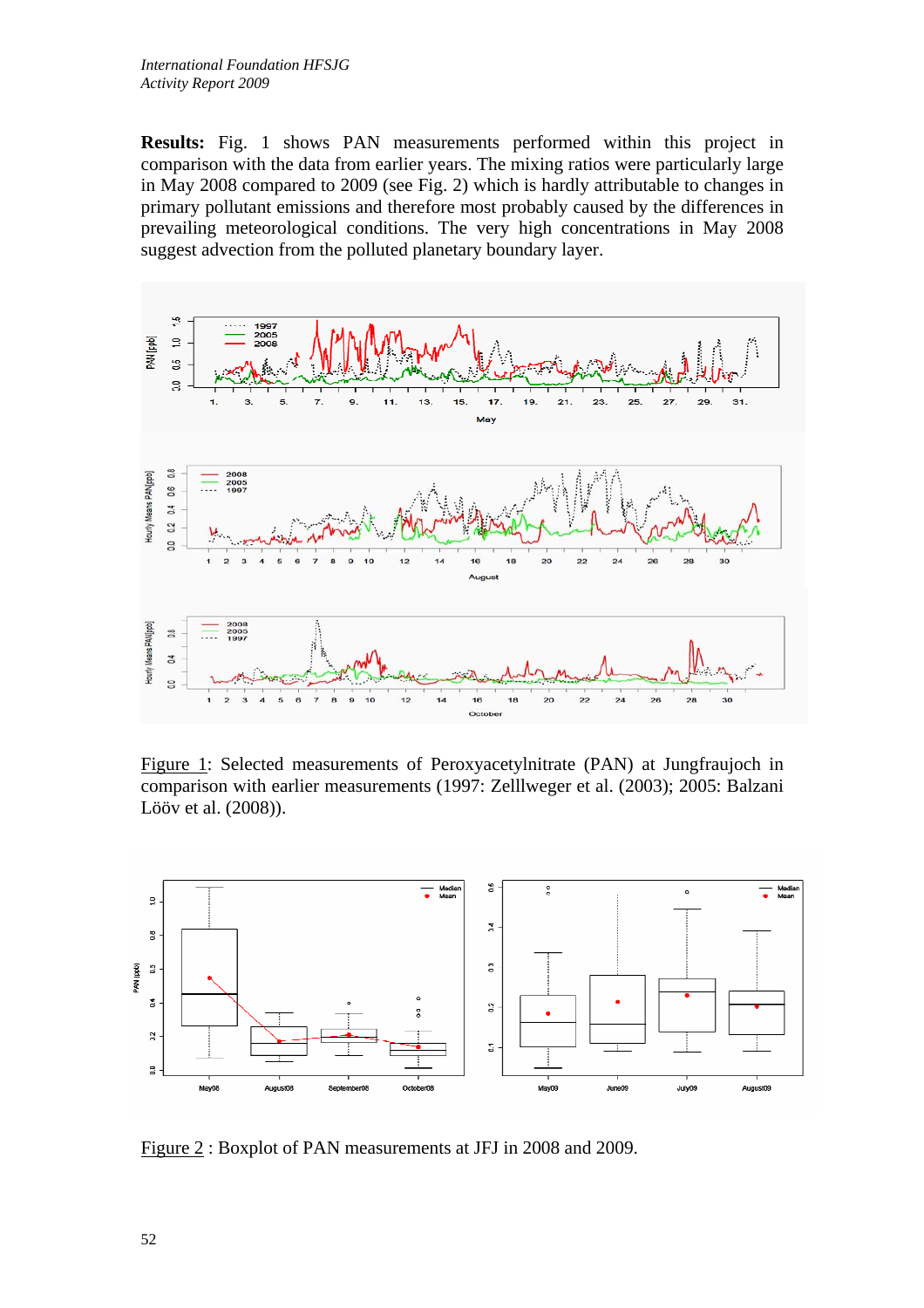For further analysis the PAN measurements were separated into different classes. PAN concentrations at JFJ vary depending on the history of air masses and the first goal of our study was to separate the air into two different categories; air masses with recent contact with the PBL and free tropospheric air. The main meteorological classes used in the analysis are Advective (abbreviated by A), Convective (abbreviated by C) and Mixed. The broad categories are sub categorized depending on the wind direction and speed at 500 hPa (Wanner et al 1998). The category "Convective Anticyclonic (CA)" is usually associated with low PAN mixing ratios in summer and autumn (see Fig. 3) suggesting that this class represents mostly free tropospheric air without recent contact with the polluted PBL



Figure 3: PAN measurement separated according to seasons using the Alpine Weather Statistics (AWS) (see Wanner et al., 1998).

#### **2. Plans of the coming year**

In the next year we will continue the field measurements of PAN and  $NO<sub>v</sub>$  at JFJ. The data analysis and interpretation of the PAN and  $NO<sub>y</sub>$  measurements (together with  $NO<sub>x</sub>$  and other trace gases measured by Empa) will be continued. In the next step backward trajectory analysis will be used in order to learn more about the origin of the air pollutants transported to JFJ by long-range transport and how this is reflected in the composition of trace gases measured at JFJ. These results are particularly relevant in the context of intercontinental transport of air pollutants.

#### References

- Balzani Lööv, J.M., S. Henne, G. Legreid, J. Staehelin, S. Reimann, A.S.H. Prévôt, M. Steinbacher, and M.K. Vollmer: Estimation of background concentrations of trace gases at the Swiss Alpine site Jungfraujoch (3 580 m asl)*, J. geophys. Res.*, 113, doi:10.1029/2007JD009751 (2008).
- Wanner, H. , Salvisberg, E., Rickii, R., and Schuepp, M., 50 years of Alpine Weather Statistics (AWS), Meteorol Zeitschrift 7, 99-111, 1998.
- Zellweger, C., J. Forrer, P. Hofer, S. Nyeki, B. Schwarzenbach, E. Weingartner, A. Ammann, and U. Baltensperger: Partitioning of reactive nitrogen (NOy) and dependence on meteorological conditions in the lower free troposphere, *Atmos. Chem. Phys.*, 3, 779-796 (2003).